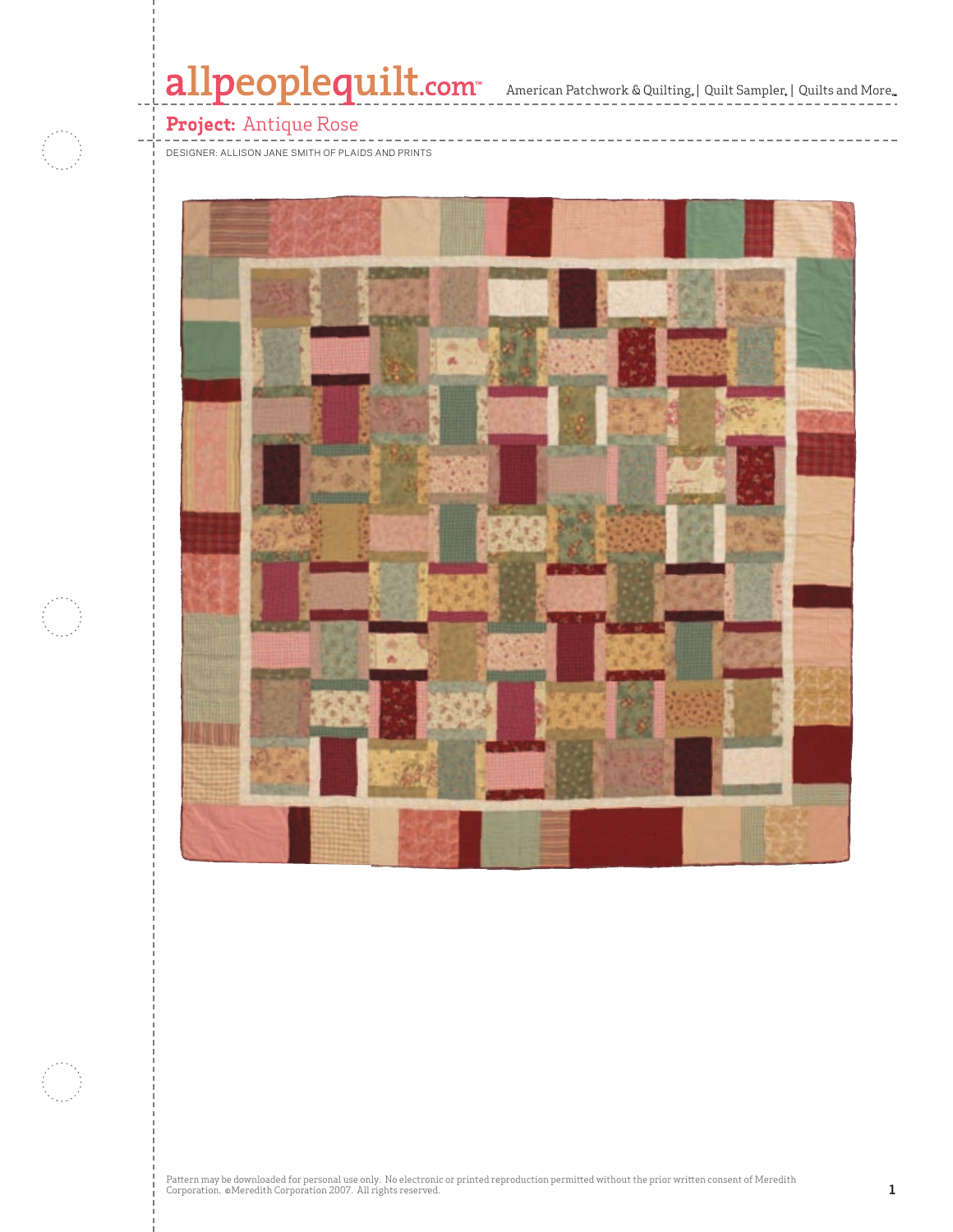# allpeoplequilt.com

American Patchwork & Quilting, | Quilt Sampler, | Quilts and More...

#### **Project:** Antique Rose



#### **Materials**

- 14 -- 18x22" pieces (fat quarters) assorted pink, ivory, and tan prints (blocks)
- 14 -- 18x22" pieces (fat quarters) assorted green, red, dark pink, and dark tan prints (blocks)
- 5/8 yard cream print (inner border)
- 3-1/4 yards total assorted velvets, twills, and plaids (outer border)
- 7/8 yard red print (binding)
- 8-1/8 yards backing fabric
- 97" square batting

#### Finished quilt: 91-1/2'' square Finished blocks: 8" square

Quantities are for 44/45"-wide, 100% cotton fabrics. Measurements include 1/4" seam allowances. Sew with right sides together, unless otherwise stated.

### Cut Fabrics

To make the best use of your fabrics, cut the pieces in the order that follows.

**From** *each* **assorted pink, ivory, tan, green, red, dark pink, and dark tan fat quarter, cut:**

- 3 -- 5-1/2x8-1/2" rectangles (you'll have a total of 3 leftover rectangles)
- 6 -- 2x8-1/2" rectangles (you'll have a total of 6 leftover rectangles)
- **From cream print, cut:**

**•** 8 -- 2x42" strips for inner border **From assorted velvets, twills, and plaids, cut:**

- 8 -- 8-1/2x15-1/2" rectangles
- 14 -- 8-1/2" squares
- 8 -- 6-1/2x8-1/2" rectangles
- 4 -- 4-1/2x8-1/2" rectangles
- 12 -- 3-1/2x8-1/2" rectangles

#### **From red print, cut:**

**•** 10 -- 2-1/2x42" binding strips

#### Assemble Blocks

- 1. Aligning long edges, sew two matching green, red, dark pink, or dark tan print 2x8-1/2" rectangles to a pink, ivory, or tan print 5-1/2x8-1/2" rectangle to make block A (Diagram 1). Press seams toward small rectangles. Block A should be 8-1/2" square including seam allowances. Repeat to make 41 total of block A.
- 2. Aligning long edges, sew two matching pink, ivory, or tan print 2x8-1/2" rectangles to a green, red, dark pink, or dark tan 5-1/2x8-1/2" rectangle to make block B (Diagram 2). Press seams toward large rectangle. Block B should be 8-1/2" square including seam allowances. Repeat to make 40 total of block B.

### Assemble Quilt Center

- 1. Referring to Quilt Assembly Diagram, lay out blocks in nine rows, alternating blocks A and B.
- 2. Sew together blocks in each row. Press seams toward A blocks.
- **3.** Join rows to make quilt center. Press seams in one direction. The quilt center should be 72-1/2" square including seam allowances.

#### Assemble and Add Borders

- 1. Cut and piece cream print 2x42" strips to make:
- 2 -- 2x751/2" inner border strips
- 2 -- 2x721/2" inner border strips
- 2. Sew short inner border strips to opposite edges of quilt center. Add long inner border strips to remaining edges of quilt

center. Press all seams toward quilt center. The quilt center now should be 75-1/2" square including seam allowances.

- **3.** Referring to Quilt Assembly Diagram for placement, lay out velvet, twill, and plaid squares and rectangles in four outer border strips.
- 4. Sew together pieces in each outer border strip. Press seams toward darker fabrics.
- **5.** Sew short outer border strips to opposite edges of quilt center. Add long outer border strips to remaining edges of quilt center to complete quilt top. Press all seams toward outer border.

#### Complete Quilt

- 1. Layer quilt top, batting, and backing; baste.
- 2. Quilt as desired. Allison machine-quilted a floral spiral in the center of each block (Diagram 3) and leaves in the outer border.
- **3.** Bind with red print binding strips.



DIAGRAM 1

DIAGRAM 2



DIAGRAM 3